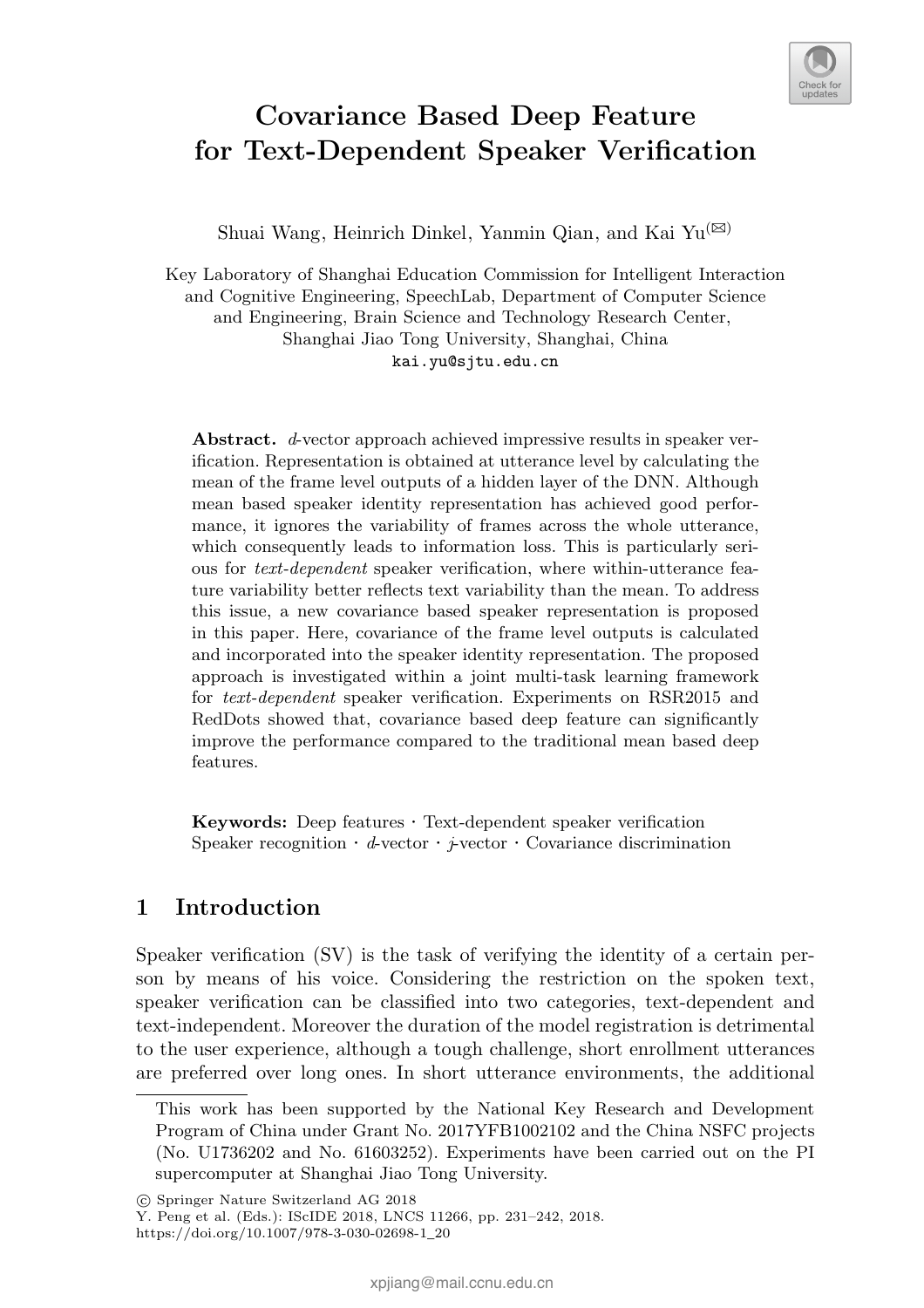information provided by the text gives the text-dependent SV an edge over the text-independent SV, while simultaneously being less convenient for the user. In recent research, deep neural network (DNN) was applied to speaker verification  $[1–5]$  and was critically acclaimed.

After a fast deep neural network training algorithm was published in  $[6,7]$ , progressively more researchers turned their focus to deep learning. Motivated by the powerful non-linear learning ability, researchers started using DNN as a feature extractor, e.g. as a bottleneck feature in speech recognition [8,9] and language identification [10]. Moreover, bottleneck features can be used together with traditional features in a tandem manner, which can be seen in [11, 12].

Other than using DNN as a feature extractor, some researchers extract model representations directly out of a DNN. In google's work [13], *d*-vector is proposed to produce speaker model and test utterance representations, subsequently cosine distance is used to calculate a score between model and test utterance *d*-vectors. Motivated by google's work, *j*-vector based on a multi-task learning framework was proposed in [14] and achieved significant improvements. In this paper, we introduce and survey the usage of covariance based representations into the frameworks of both *d*-vector and *j*-vector. Different scoring methods are then applied to the covariance based representations. Experiments manifest that the proposed covariance based representations surpass mean based approaches on RSR2015 [15] and RedDots [16] data-sets respectively.

The remainder of the paper is organized as follows, Sect. 2 briefly introduces previous works. Section 3 introduces our own *v*-vector. Section 4 showcases our experiment design and result analysis. Finally Sect. 5 concludes this paper.

# 2 Speaker Representation Using DNN

In [13], Google proposed to use a neural network to extract frame level vectors from commonly used cepstral features (PLP, FBANK, MFCC). The outputs of the last hidden layer are derived and averaged to get utterance-level representations (*d*-vector).

Based on Google's work, a multi-task framework which learns both speaker identity and text information is proposed in [14]. In this framework, the output nodes consist of both speakers and texts, where two types of multi-task joint training can be considered: speaker + phrase, speaker + phone. The architecture is shown in Fig. 1 (speaker + phrase as an example).

# 3 Covariance Based Deep Feature

Although mean based speaker identity representation has achieved good performance, it ignores the variability of frames across the whole utterance, which consequently leads to information loss. This is particularly serious for textdependent speaker verification, where within-utterance feature variability better reflects text variability than the mean. To address this issue, a new covariance based speaker representation is proposed in this paper.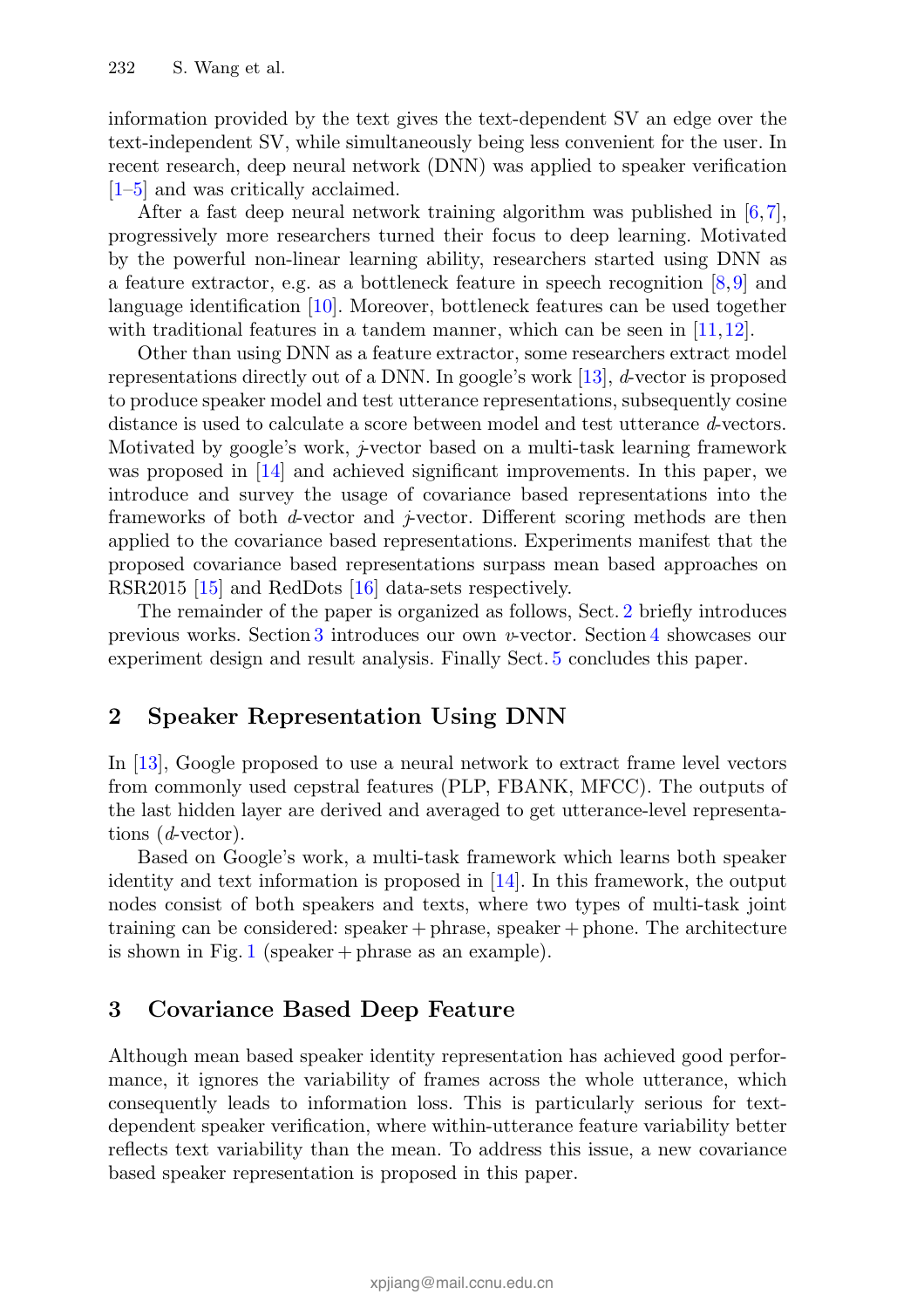

Fig. 1. *j*-vector approach

In [17] it was shown that covariance is a key factor to cluster narrow-band, wide-band and background (noise, music, silence) speech into the respective categories. Furthermore, in another related field of research, speaker anti-spoofing [18,19], it can be seen that covariance based discrimination for binary classification outperforms conventional mean based features. Moreover, covariance has been used in computer vision for human detection tasks to represent human descriptors as an important feature [20,21].

#### 3.1 *v*-vector

In this paper we introduce covariance based vectors within the *d/j*-vector framework. After extracting the utterance-level representation u containing *N* frames with dimension *D* from speaker *s*, different types of vectors can be extracted by calculating the mean vector  $(m)$  and covariance matrix  $(\Sigma)$ .

$$
\boldsymbol{m} = \frac{1}{N} \sum_{i=1}^{N} \mathbf{u}_i
$$
 (1)

$$
\Sigma = cov(\mathbf{u})\tag{2}
$$

$$
\boldsymbol{v}_{\mathrm{f}} = \left[\boldsymbol{\varSigma}_{11}, \boldsymbol{\varSigma}_{12}, \ldots, \boldsymbol{\varSigma}_{1D}, \boldsymbol{\varSigma}_{22}, \boldsymbol{\varSigma}_{23}, \ldots, \boldsymbol{\varSigma}_{DD}\right]^{\top} \tag{3}
$$

$$
\boldsymbol{v}_{\rm d} = \left[\boldsymbol{\varSigma}_{11}, \boldsymbol{\varSigma}_{22}, \boldsymbol{\varSigma}_{33}, \ldots, \boldsymbol{\varSigma}_{\rm DD}\right]^{\top} \tag{4}
$$

Since *covariance* matrices are symmetric, only the upper triangular part contains information, thus we obtain the  $v_f$ (full covariance vector) as a concatenation of the upper triangular part according to Eq. 3, the dimension of  $v_f$  is  $\frac{D(D+1)}{2}$ .  $v_{d}$ (diagonal covariance vector) is defined as the diagonal of  $\Sigma$  according to Eq. 4 and has a dimension of *D*. In terms of the methods of extracting vectors, we annotate the mean vector  $m$  as *m*-vector,  $v_f$  and  $v_d$  as *v*-vector. Both vectors can be extracted in *d*-vector or *j*-vector framework.

It should be stressed that we denote  $d/j$  vector in terms of the network types (multi-task or not), while *m/v*-vector in terms of the method of generating utterance-level representations from frame-level.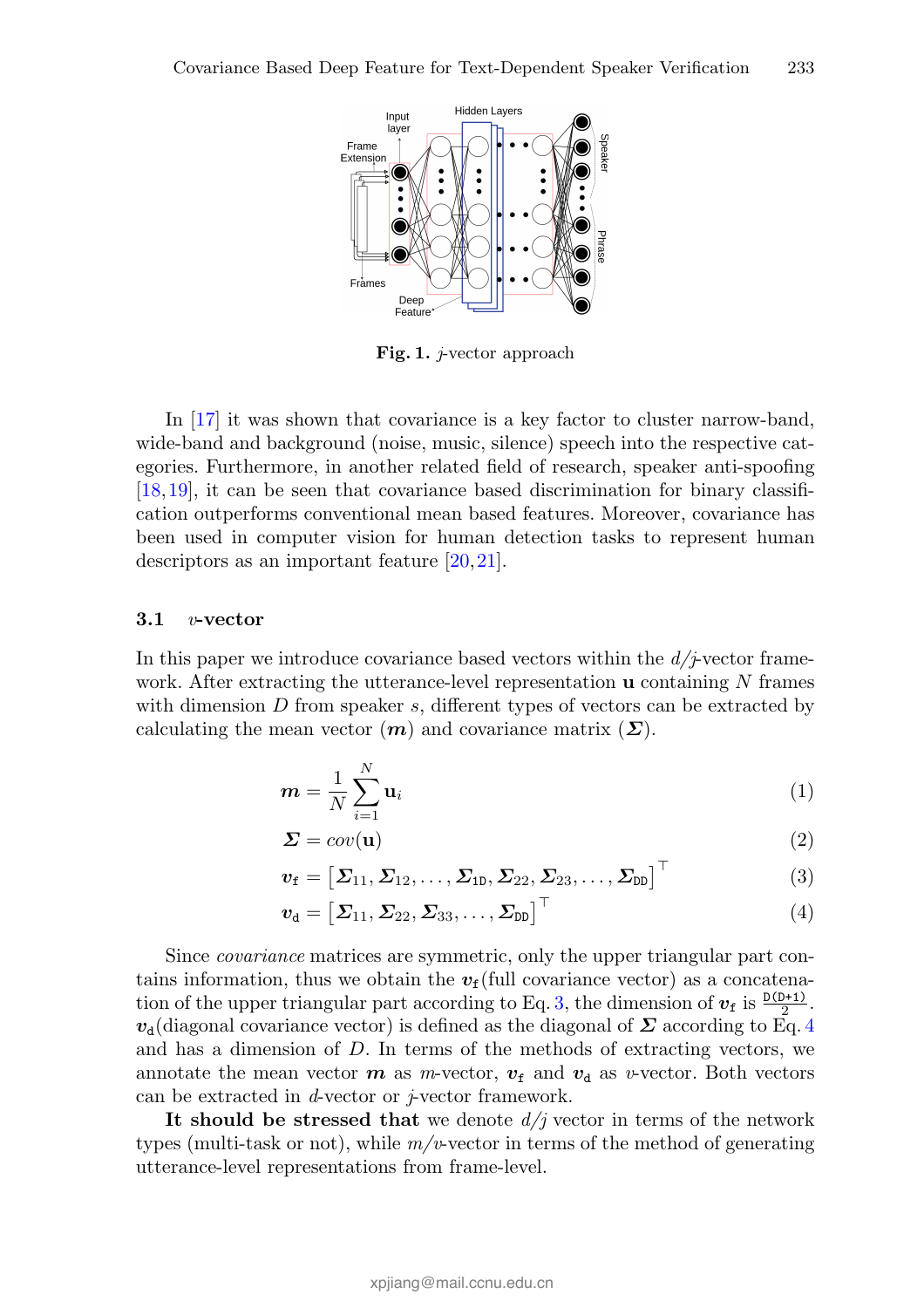#### 3.2 Scoring Methods

Having obtained the speaker model and test-utterance representations from the respective neural network, scoring leads to obtain a classification metric to either accept or reject a certain testcase.

CDS (Cosine Distance Scoring) is a simple but effective scoring method successfully used in the *i*-vector framework  $[22-24]$ . Cosine distance scoring is a dot product between test vector, **w** and speaker model mean,  $\mu_m$ 

$$
score_w^m = \frac{\mathbf{w}^T \mu_m}{\|\mathbf{w}\| \|\mu_m\|}
$$
(5)

GC (Gaussian Classifier) is a classical classifier following a generative manner, speaker identity vector representations(eg. *i*-vector) are modeled by a Gaussian distribution, where full covariance matrix is shared across all speakers. For an test vector representation w, we evaluate the log likelihood score against the target *m*,

$$
ln(\mathbf{w}|m) = \mathbf{w}^T \mathbf{\Sigma}^{-1} \mu_m - \frac{1}{2} (\mathbf{w}^T \mathbf{\Sigma}^{-1} \mathbf{w} + \mu_m^T \mathbf{\Sigma}^{-1} \mu_m) + const
$$
(6)

where  $\mu_m$  is the mean vector for speaker *m*,  $\Sigma$  is the common covariance matrix and *const* is a speaker- and test vector-independent constant. Furthermore, the speaker-independent part and constant can be neglected and we get

$$
ln(\mathbf{w}|m) = \mathbf{w}^T \mathbf{\Sigma}^{-1} \mu_m - \frac{1}{2} \mu_m^T \mathbf{\Sigma}^{-1} \mu_m
$$
 (7)

PLDA (Probabilistic Linear Discriminant Analysis) [25] uses a generative approach to score utterances [26,27]. A PLDA estimator is trained on the background data, which will be used to transform and score the test utterances against the target models. situation [14].

### 4 Experiments

### 4.1 Experiments on RSR2015

Experimental Setup and Baseline. RSR2015 Part 1 consists of overall 300 speakers, whereas 143 are females and 157 are males. The whole set is divided into background (*bkg*), development (*dev*) and evaluation (*eval*) subsets (Table 1).

*Bkg* and *dev* data is merged to obtain an extended training data set consisting of 194 speakers and 52244 utterances. The evaluation part is split into enrolement part and test part. The test set encompasses 1568008 tests, which is divided into 19052 true speaker tests and 1548956 impostor tests.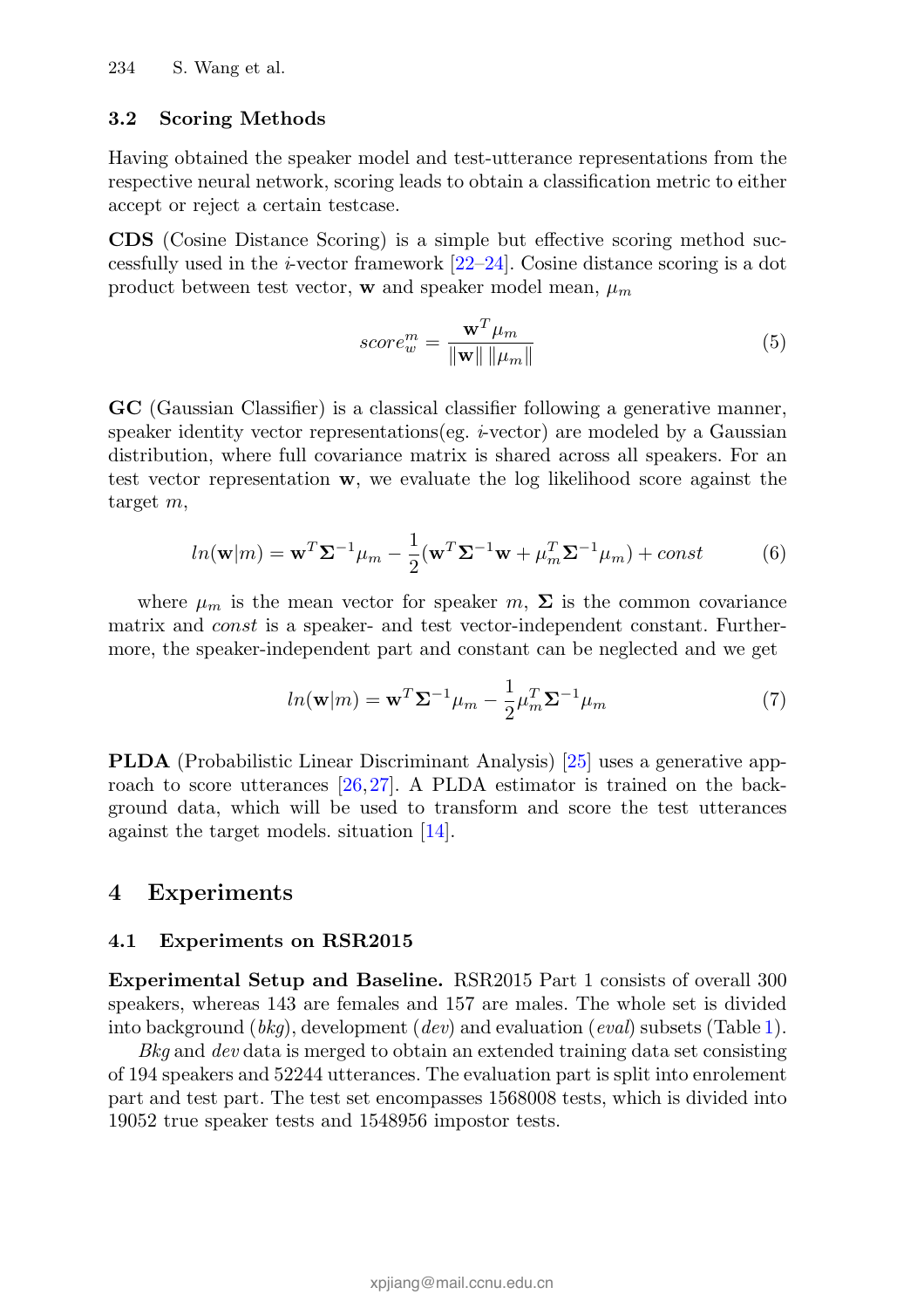|       | Subset $\#$ Female speaker $\#$ Male speaker $\#$ Total |     |     |
|-------|---------------------------------------------------------|-----|-----|
| b k q | 47                                                      | 50  | 97  |
| dev   | 47                                                      | 50  | 97  |
| eval  | 49                                                      | .57 | 106 |

Table 1. Subset definition of RSR2015 part 1

The neural network was trained using 39-dimensional PLP features, which were extended by a frame window of 5 at left and right. Network initialization was done using a 6 hidden-layer, 1024 neuron RBM network. Sigmoid was used as the activation function.

The complete DNN comprises of 8 layers, 1 input layer with  $429$   $(11 \times 39)$ neurons, 6 hidden layers with 1024 neurons and a single output layer having 194 output neurons (one for each speaker) using the *d*-vector approach and 224 (194 speakers  $+30$  phrases) using the *j*-vector approach.

During the enrolement and evaluation phase, we feed forward one sample at a time into the network to acquire a 1024-dimensional representation, while the bottleneck features were extracted with a 45 dimensional representation. We used the 2nd, 4th and 7th layer (corresponding to the 1st, 3rd, 6th hidden layer) outputs as valid representations in our experiments.

Finally while scoring the output vectors, we first normalize the mean and variances against the before applying cosine distance. PLDA is trained for 20 iterations with a within-covariance smoothing factor<sup>1</sup> of 0.5. It's notable that PLDA here doesn't reduce the vector dimension. Moreover we apply z-norm [28] on the PLDA scores to further enhance the performance.

The GMM-UBM baseline (Table 2) follows a gender-independent approach [29], where 39-dimensional PLP features were used as input. A DNN based VAD was applied to all the features to filter silent segments out. Finally z-norm [28] was utilized on the scores, using 300 impostor utterances.

A GMM based *i*-vector baseline (Table 2) is also provided, in which *bkg* data is used to train the *T* matrix and PLDA classifier. 400-dim *i*-vectors are used.

| Method              | EER. |
|---------------------|------|
| $GMM$ -UBM   $1.10$ |      |
| <i>i</i> -vector    | 1.39 |

Table 2. Baselines for RSR2015, in % EER

<sup>&</sup>lt;sup>1</sup> In order to get a good estimate of the within-class covariance, the product of this parameter and between-class covariance is adding to the within-class covariance.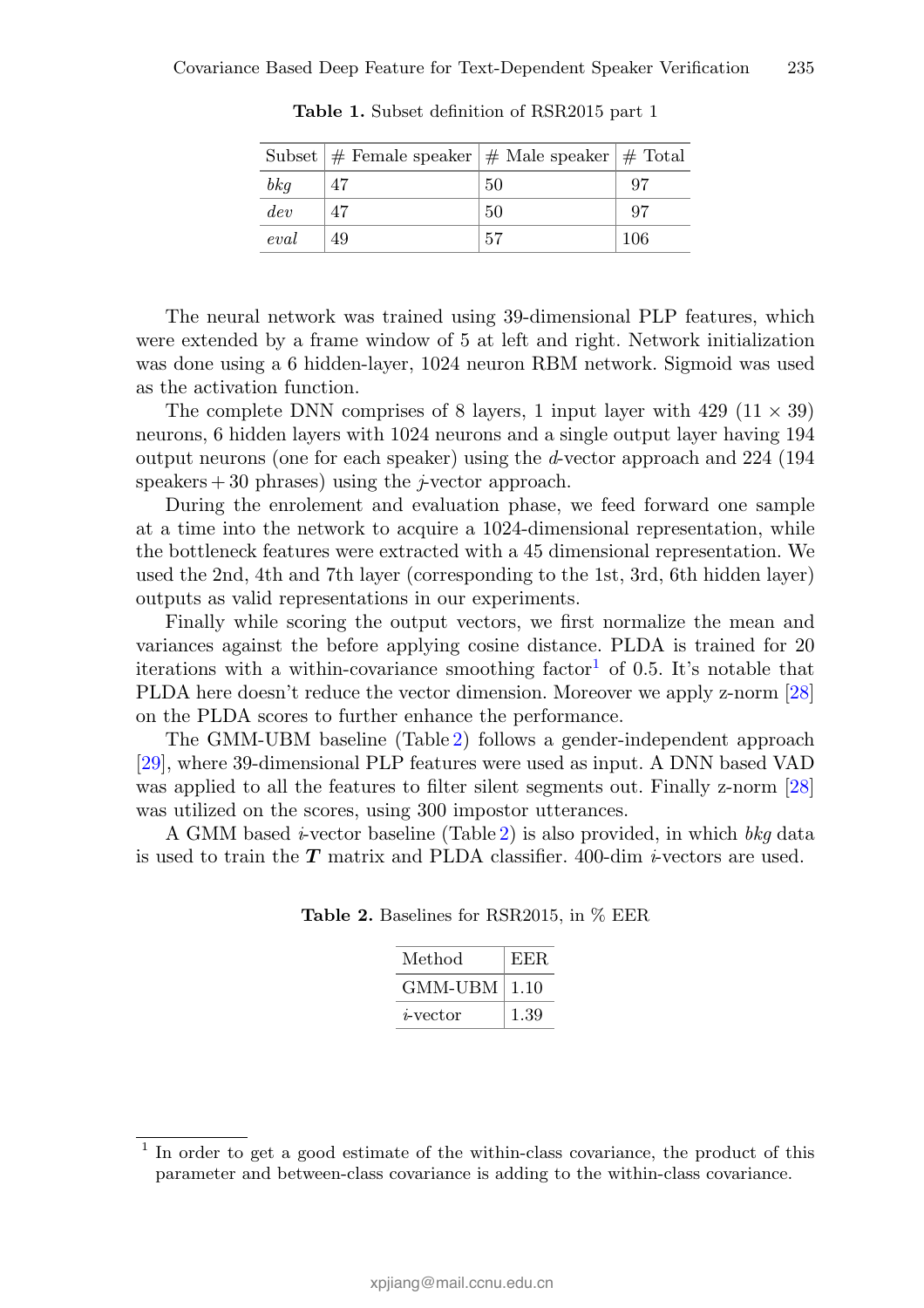The Comparison of Deep Features. Following google's work [1], we first extracted our features from the last hidden layer (7th layer) and indeed, the result outperforms the GMM-UBM baseline. We denote  $v_d$  as the diagonal covariance vector,  $m$  as the common *d*-vector baseline and  $m \oplus v_d$  denotes the score fusion of  $m$  and  $v_d$ .

| Deep feature $d$ -vector                            |                                         |                  |                             | $\dot{r}$ vector    |  |      |
|-----------------------------------------------------|-----------------------------------------|------------------|-----------------------------|---------------------|--|------|
|                                                     | $GC$   PLDA $ CDS $ $GC$   PLDA $ CDS $ |                  |                             |                     |  |      |
| $\boldsymbol{m}$                                    |                                         | $0.79 \mid 2.90$ | $15.95 \mid 0.12 \mid 1.15$ |                     |  | 9.35 |
| $\boldsymbol{v}_{\rm d}$                            | $0.81 \, \, 1.95$                       |                  | $9.28$   0.07   0.71        |                     |  | 4.74 |
| $\boldsymbol{m} \oplus \boldsymbol{v}_{\mathrm{d}}$ | $0.63 \mid 1.99$                        |                  | 9.62                        | $0.07 \;   \; 0.73$ |  | 4.51 |

**Table 3.** 7th layer results, in  $%$  EER

As we can see (Table 3), cosine distance is largely outperformed by GC and PLDA, hence we decided to exclude cosine distance out of the future experiments. Furthermore we see that the covariance based vector consistently surpasses the traditional mean based method.

Moreover, performance of the full covariance vector  $v_f$  inside the *j*-vector framework was investigated. To make the vector length comparable, bottleneck features of 45 dimensions were extracted from the last hidden layer to get 1035 dim  $(v_f)$  according to Eq. 3 (it's also hard to use 1024-dim feature for  $v_f$ ). We denote *D* as the extracted feature dimension and *v*-dim as the dimension of the covariance vector. The comparison between the full and diagonal vectors can be found in Table 4. The full covariance approach  $(v_f)$  performs poorly inside the *j*-vector framework, so further research was discontinued.

Table 4. Full v.s. diagonal covariance vector, 7th layer *j*-vector, in % EER

| Covariance                           | $\Box D$ | $ v$ -dim GC PLDA                  |  |
|--------------------------------------|----------|------------------------------------|--|
| $Full(v_f)$                          |          | $45 \mid 1035 \mid 2.62 \mid 3.90$ |  |
| Diagonal $(v_d)$ 1024 1024 0.07 0.71 |          |                                    |  |

Layer Comparison. The covariance based deep feature is investigated with the different positions of the DNN, i.e. the deep features are extracted from the different hidden layers (the 2nd, 4th and 7th layer in this paper). As we can observe in Table 5, the best results are achieved in layer 4.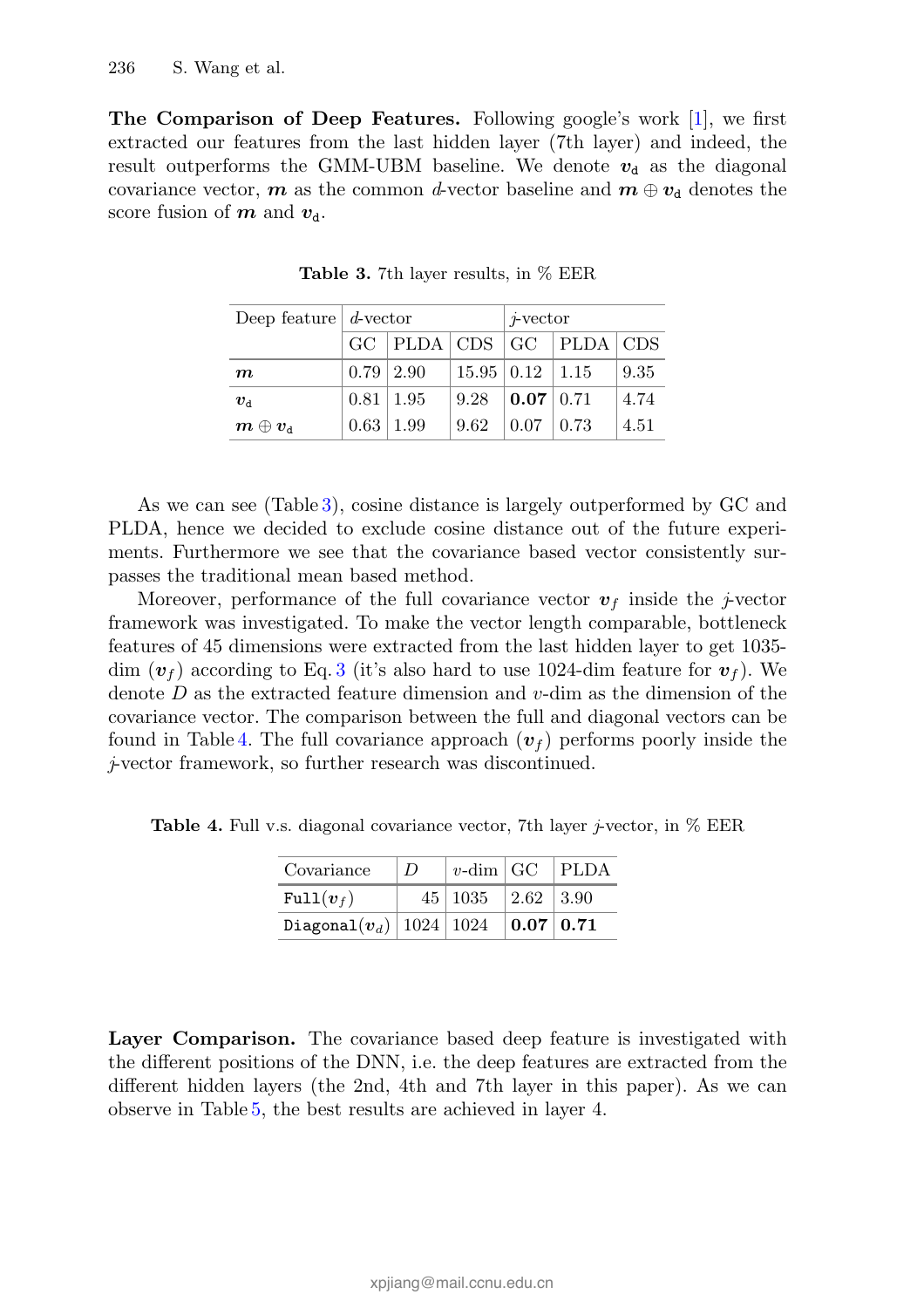| Deep feature                                        | Layer          | $d$ -vector |             | $\dot{r}$ vector |             |
|-----------------------------------------------------|----------------|-------------|-------------|------------------|-------------|
|                                                     |                | GC          | <b>PLDA</b> | GC               | <b>PLDA</b> |
| $\bm{m}$                                            | $\overline{2}$ | 0.20        | 0.19        | 0.15             | 1.07        |
|                                                     | 4              | 0.14        | 1.18        | 0.08             | 0.95        |
|                                                     | 7              | 0.79        | 2.90        | 0.12             | 1.15        |
| $v_{\rm d}$                                         | $\overline{2}$ | 0.10        | 0.85        | 0.07             | 0.64        |
|                                                     | 4              | 0.11        | 0.82        | 0.05             | 0.55        |
|                                                     | $\overline{7}$ | 0.81        | 1.95        | 0.07             | 0.71        |
| $\boldsymbol{m} \oplus \boldsymbol{v}_{\mathrm{d}}$ | $\overline{2}$ | 0.13        | 0.75        | 0.09             | 0.59        |
|                                                     | 4              | 0.12        | 0.83        | 0.05             | 0.56        |
|                                                     | 7              | 0.63        | 1.99        | 0.06             | 0.72        |

**Table 5.** Layer-wise comparison, in  $\%$  EER

Open-Set Condition Analysis. Despite GC being the best result throughout, this is partly due to the test only having a closed set of speakers. Thus, by removing <sup>1</sup>*/*<sup>4</sup> enrolement speakers and corresponding test-cases (which means there are 1/4 speakers present in test set are not present in the enrolement set), we simulate real-life conditions to accurately estimate GC's performance (Table 6). We can see that in open set cases, PLDA relatively looses 10% accuracy, while GC looses 540%, compared to closed set cases.

Table 6. 4th layer deep feature results after removing <sup>1</sup>*/*<sup>4</sup> enrolement speakers (gender balanced), in % EER

| Deep feature $d$ -vector |                                                 |                   | $\dot{r}$ vector |  |
|--------------------------|-------------------------------------------------|-------------------|------------------|--|
|                          | $\vert$ GC $\vert$ PLDA $\vert$ GC $\vert$ PLDA |                   |                  |  |
| $\boldsymbol{m}$         |                                                 | $0.61 \, \, 1.31$ | $0.47$   1.16    |  |
| $v_{\rm d}$              |                                                 | $0.54\, \,0.95$   | 0.32   0.72      |  |

Error Analysis. To further figure out where the performance gain comes from, an analysis on error types is given in Table 7. Here, we chose the best result,  $\dot{\tau}$ vector of the 4th layer to analyse the error pattern.

In text-dependent tasks there exist three kinds of impostors:

- 1. The enrolled speaker speaks a wrong utterance
- 2. An impostor speaks a correct utterance
- 3. An impostor speaks a wrong utterance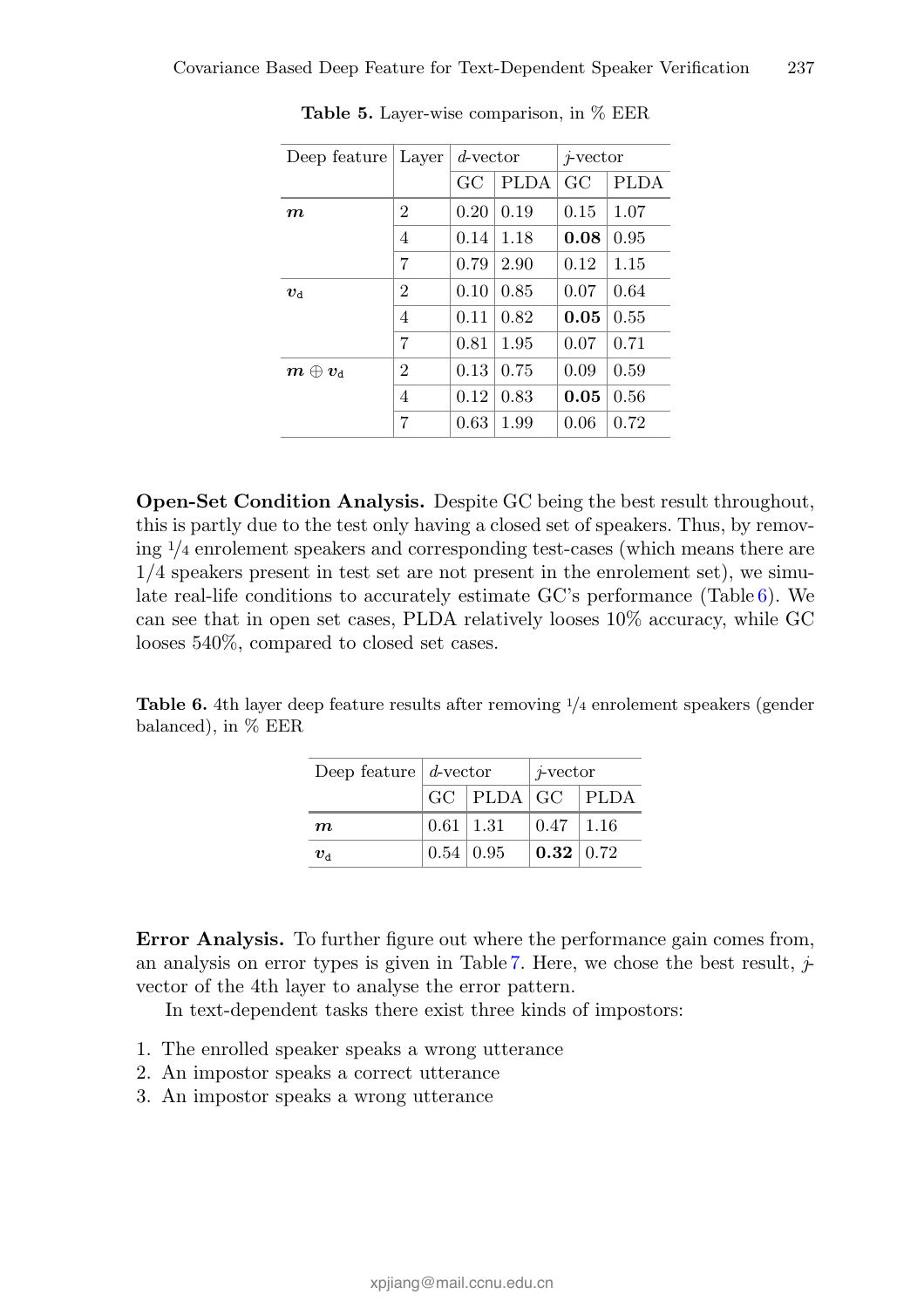In real applications, error type 3 occurs the most and fortunately is the easiest one to detect. In fact in the test sets defined by RSR2015, this kind of error occupies nearly 90% of all test cases, we completely neglect these test cases because otherwise the EER will be extremely low.

|         | Error type Deep feature $\#$ Trials $\#$ Err Err. rate $(\%)$ |        |                  |                 |
|---------|---------------------------------------------------------------|--------|------------------|-----------------|
| Speaker | $\bm{m}$                                                      | 996448 | $13562$   1.36   |                 |
|         | $\boldsymbol{v}_\text{d}$                                     |        | $8943 \mid 0.89$ |                 |
| Text    | $\boldsymbol{m}$                                              | 552508 | $1235 \mid 2.2$  |                 |
|         | $\boldsymbol{v}_\mathrm{d}$                                   |        |                  | $123 \mid 0.22$ |

Table 7. Err. distribution of false accepts (4th layer *j*-vector)

From the Table 7, we can observe that the error rate (PLDA) is reduced by relatively 90% for text and 35% for speaker<sup>2</sup>, respectively. We clarify the assumption that covariance does relate to text much more closely than mean. Since the improvement on speaker is not as significant, we can infer that this approach should also work on text-independent speaker verification tasks, but the improvement will not be as perceivable.

### 4.2 Experiments on RedDots Database

The RedDots project was initiated, with collaboration from multiple sites, as a follow-up to a special session during INTERSPEECH 2014 [16]. In this section, experiments on RedDots 2015 Quarter 4, part 1 will be discussed.

Experimental Setup and Baseline. RedDots only provided the the enrolement (1133 utterances) and test data (4726 utterances), thus we used the identical deep feature extractor as in Sect. 4.1, which leads to both channel and context mismatch. After applying VAD, the dataset was truncated, resulting in 1131 enrolement utterances and 4680 test utterances. The truncated test set encompasses 1275424 tests including 3850 true speaker and 1271574 impostor tests.

The baseline (Table 8) was run using the same configuration as in the corresponding RSR experiments, except that for *i*-vector, we use GC instead of PLDA since PLDA gives much worse performance than the GMM-UBM baseline. (*Bkg* data is borrowed from RSR2015 database, Sect. 4.1, leading to both channel and context mismatch.) Following the same metric with experiments on RSR2015, we didn't separate three types of error explicitly and only compute the overall EER.

<sup>&</sup>lt;sup>2</sup> Speaker errors happen when an impostor speaker utters the correct text, is accepted, while text errors happen when an enrolled speaker utters the wrong text is accepted.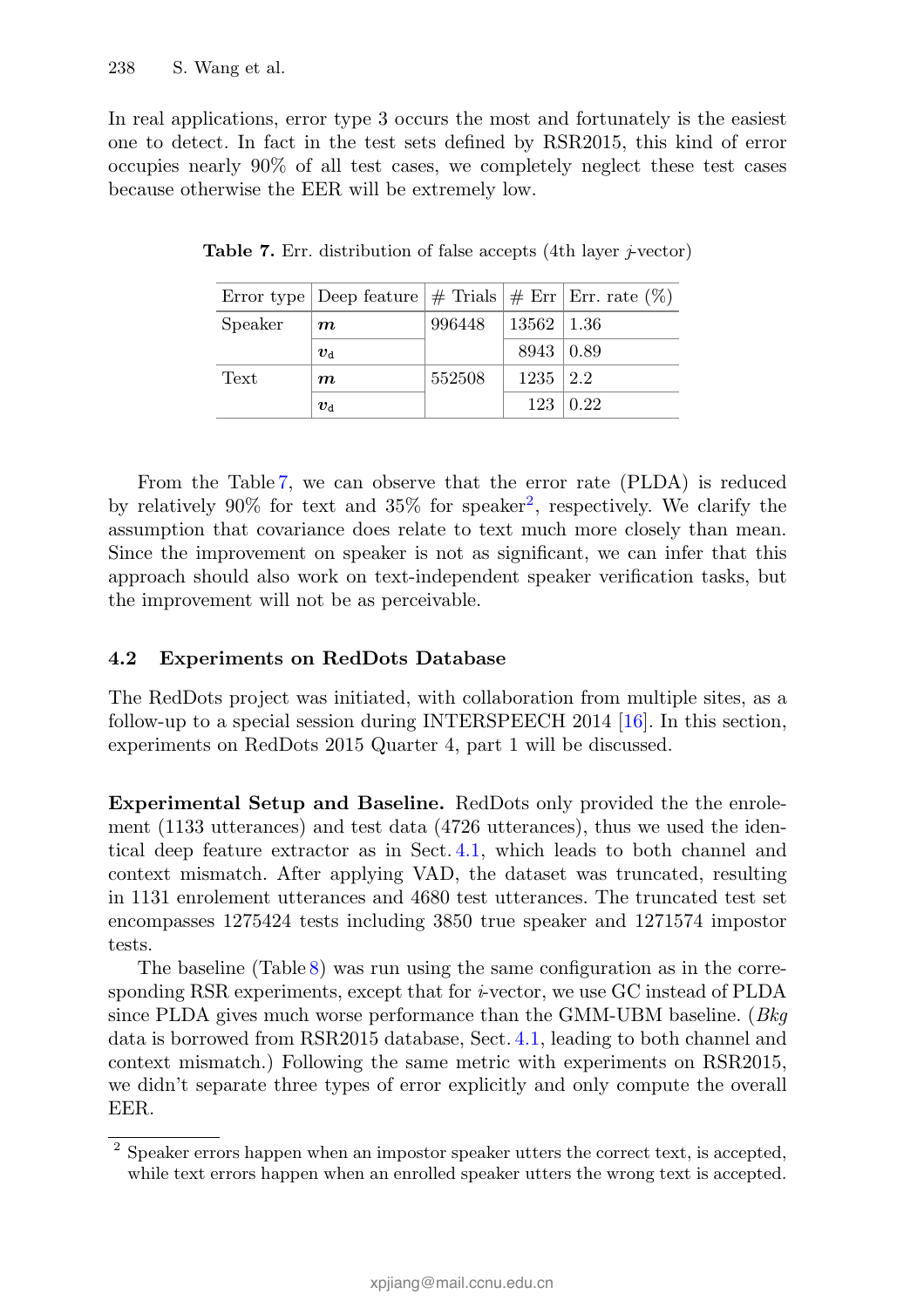| Method             | EER $(\%)$ |
|--------------------|------------|
| $GMM$ -UBM $ 2.45$ |            |
| <i>i</i> -vector   | 3.30       |

Table 8. Baselines for RedDots

The pattern of different layers on RedDots is the same as that on RSR2015, thus only the best results achieved in the 4th layer are presented in the following sections.

Results and Analysis. As can be perceived in Table 9, the *d/j*-vector(using GC) does not show commensurate performance on RedDots, which is a totally mismatched corpus (Besides the channel and context mismatch between RSR2015 *bkg* and RedDots data, RedDots also contains channel mismatch between enrolement and test data). However, it can still be observed that the newly proposed *v*-vector within our previous  $\dot{\tau}$ -vector framework significantly outperforms the traditional mean based vector, which demonstrates the superiority and robustness of the new method and the best system is also slightly better than the baseline, even in a totally mismatched scenario.

Deep feature *d*-vector *j*-vector *m* 6.91 6.03  $v_{\rm d}$  | 5.04 | **2.36** 

Table 9. 4th layer results on RedDots, in % EER

We also give an analysis on false accept error distribution on RedDots, as can be observed in Table 10, error rate is reduced by more than 60% on text and 27% on speaker, which agrees with the observation on RSR2015 in Sect. 4.1. Another interesting observation, which also exists in the RSR2015 experiments, is that covariance based deep feature works better for *j*-vector, which is consistent with that *j*-vector framework takes more text information into consideration.

Table 10. Err. distribution of false accepts (4th layer *j*-vector)

|         |                          |        |                   | Error type Deep feature $\#$ Trials $\#$ Err Err. rate $(\%)$ |
|---------|--------------------------|--------|-------------------|---------------------------------------------------------------|
| Speaker | $\bm{m}$                 | 123703 | $16941 \mid 13.7$ |                                                               |
|         | $v_{\rm d}$              |        | $12446$   10.06   |                                                               |
| Text    | $\bm{m}$                 | 34658  | 2506              | 7.23                                                          |
|         | $\boldsymbol{v}_{\rm d}$ |        | 997               | 2.87                                                          |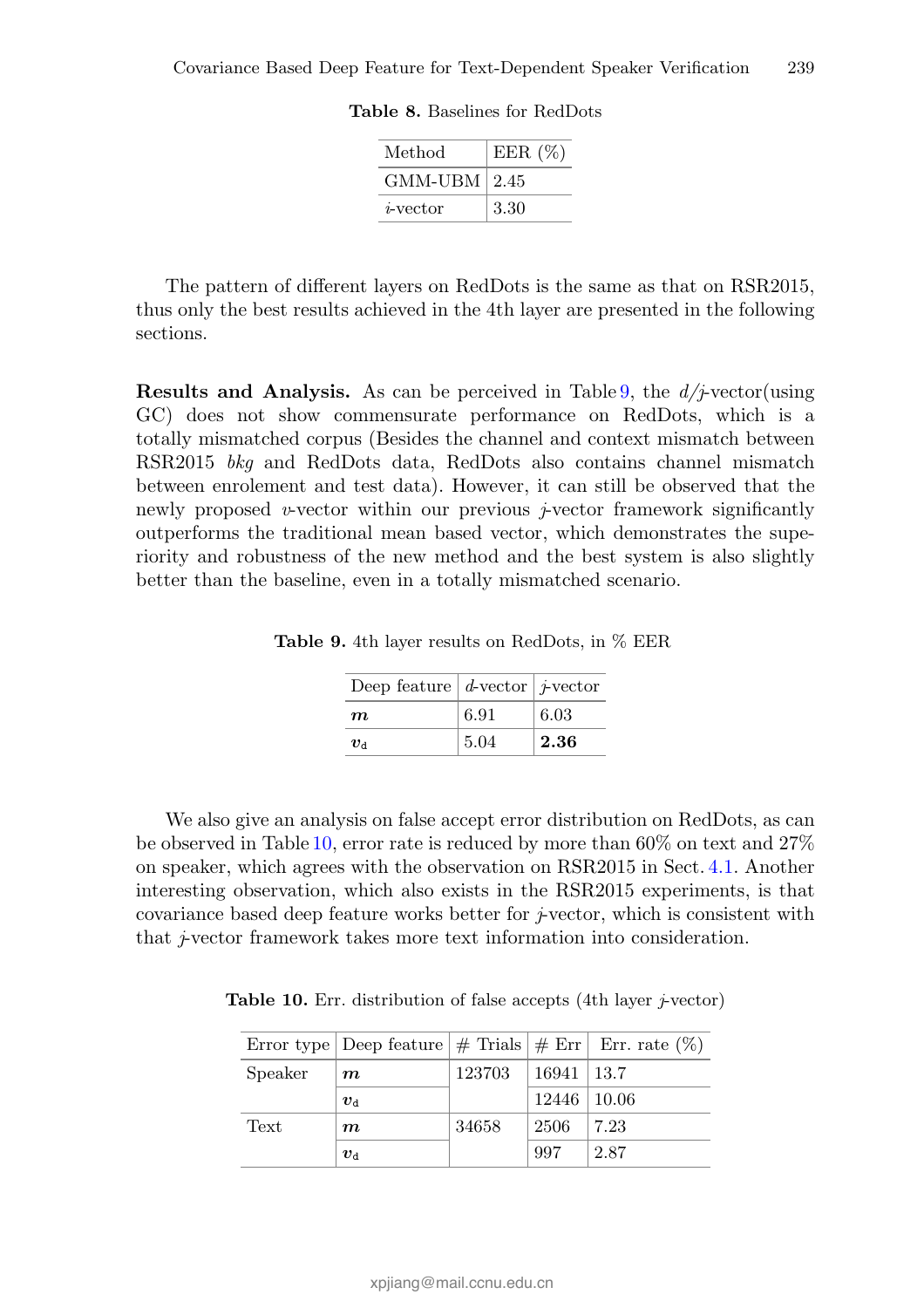Additionally, the utterance lengths in RedDots vary from 75 to 375 frames(after VAD), most of them are shorter than those in RSR2015. To further explore the impact of the utterance length, an analysis of the false reject error rate is given in Fig. 2. We can conclude that errors mainly happen when the utterances are rather short (less than 200 frames). Moreover, *v*-vector performs better than *i*-vector on utterances longer than 150 frames.



Fig. 2. False reject Err. rate w.r.t Utt length

Short utterances contain less text information and covariance matrices can not be estimated accurately with only a few frames, which explains why errors are more tending to occur when the utterances are shorter than 200 frames.

# 5 Conclusion

We proposed two kinds of covariance based approaches for deep feature extraction. While the diagonal covariance vector beats the mean based deep feature on both the RSR2015 and RedDots *text-dependent* speaker verification tasks, the full covariance vector is not yet applicable and needs some further research. We show that covariance based deep features are more capable of capturing text variability and perform better when incorporated into the joint multi-task learning framework. However, this approach's performance degrades when it comes to utterances shorter than 200 frames. For such short utterances, we will try to use some adaptation techniques rather than directly estimate the representation in the future work. Furthermore, other fusion techniques can be investigated.

# References

- 1. Chen, K., Salman, A.: Learning speaker-specific characteristics with a deep neural architecture. IEEE Trans. Neural Netw. 22(11), 1744–1756 (2011)
- 2. Heigold, G., Moreno, I., Bengio, S., Shazeer, N.: End-to-end text-dependent speaker verification. arXiv preprint arXiv:1509.08062 (2015)
- 3. Chen, Y.-H., Lopez-Moreno, I., Sainath, T.N., Visontai, M., Alvarez, R., Parada, C.: Locally-connected and convolutional neural networks for small footprint speaker recognition. In: INTERSPEECH (2015)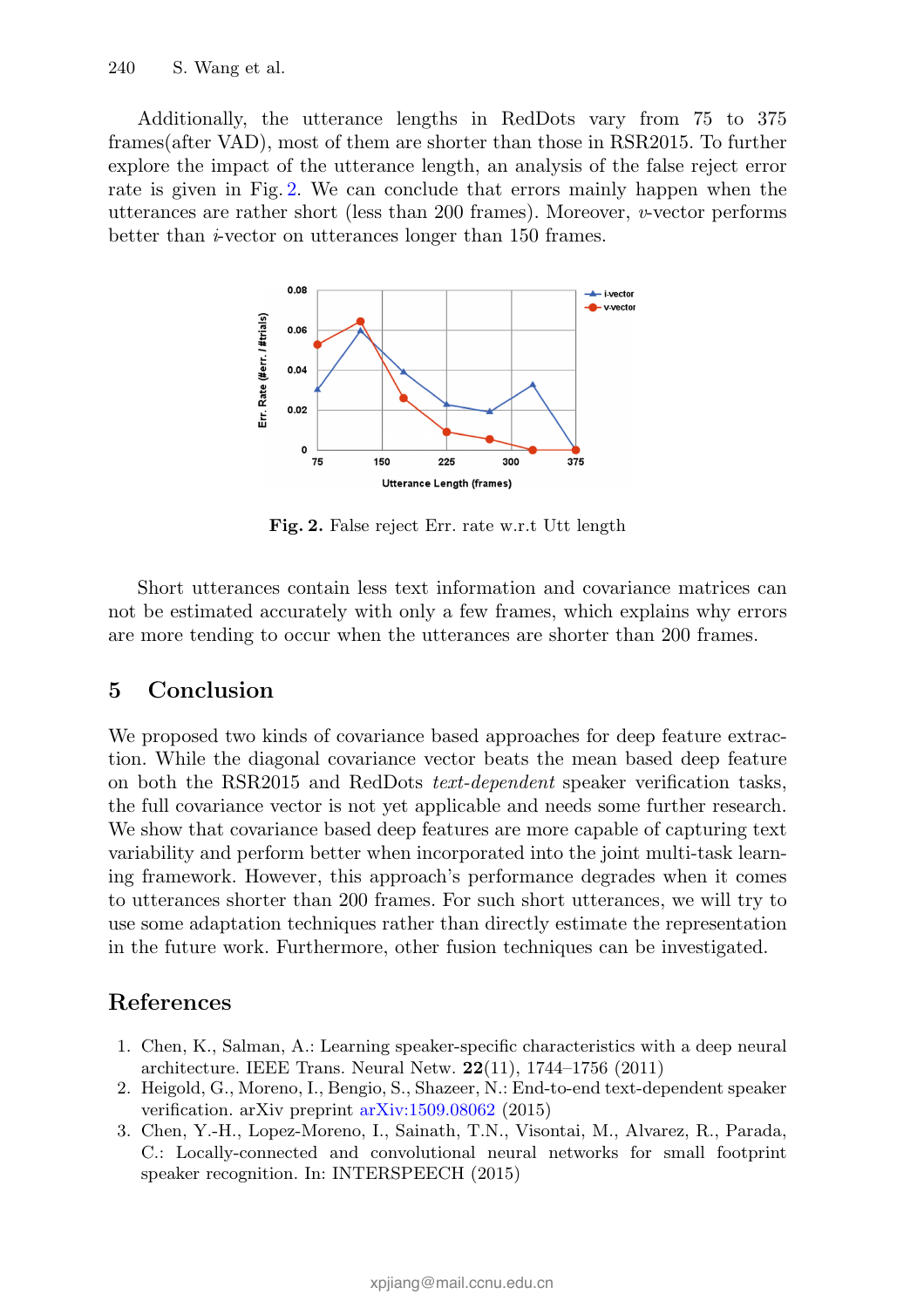- 4. Lei, Y., Ferrer, L., McLaren, M., et al.: A novel scheme for speaker recognition using a phonetically-aware deep neural network. In: IEEE International Conference on Acoustics, Speech and Signal Processing (ICASSP), pp. 1695–1699. IEEE (2014)
- 5. Liu, Y., Qian, Y., Chen, N., Fu, T., Zhang, Y., Yu, K.: Deep feature for textdependent speaker verification. Speech Commun. 73, 1–13 (2015)
- 6. Hinton, G.E., Salakhutdinov, R.R.: Reducing the dimensionality of data with neural networks. Science 313(5786), 504–507 (2006)
- 7. Hinton, G.E., Osindero, S., Teh, Y.-W.: A fast learning algorithm for deep belief nets. Neural Computat. 18(7), 1527–1554 (2006)
- 8. Yu, D., Seltzer, M.L.: Improved bottleneck features using pretrained deep neural networks. In: INTERSPEECH, vol. 237, p. 240 (2011)
- 9. Grézl, F., Karafiát, M., Kontár, S., Cernocky, J.: Probabilistic and bottle-neck features for lvcsr of meetings. In: IEEE International Conference on Acoustics, Speech and Signal Processing (ICASSP), vol. 4, pp. IV–757. IEEE (2007)
- 10. Matejka, P., et al.: Neural network bottleneck features for language identification. In: Proceedings of IEEE Odyssey, pp. 299–304 (2014)
- 11. Fu, T., Qian, Y., Liu, Y., Yu, K.: Tandem deep features for text-dependent speaker verification. In: INTERSPEECH, pp. 1327–1331 (2014)
- 12. Richardson, F., Reynolds, D., Dehak, N.: Deep neural network approaches to speaker and language recognition. IEEE Sig. Process. Lett.  $22(10)$ ,  $1671-1675$ (2015)
- 13. Variani, E., Lei, X., McDermott, E., Lopez Moreno, I., Gonzalez-Dominguez, J.: Deep neural networks for small footprint text-dependent speaker verification. In: IEEE International Conference on Acoustics, Speech and Signal Processing (ICASSP), pp. 4052–4056. IEEE (2014)
- 14. Chen, N., Qian, Y., Yu, K.: Multi-task learning for text-dependent speaker verification. In: INTERSPEECH (2015)
- 15. Larcher, A., Lee, K.A., Ma, B., Li, H.: Text-dependent speaker verification: classifiers, databases and RSR2015. Speech Commun. 60, 56–77 (2014)
- 16. Lee, K.A., et al.: The RedDots data collection for speaker recognition. In: INTER-SPEECH (2015)
- 17. Hain, T., Johnson, S., Tuerk, A., Woodland, P., Young, S.: Segment generation and clustering in the HTK broadcast news transcription system. In: Proceedings of 1998 DARPA Broadcast News Transcription and Understanding Workshop, pp. 133–137 (1998)
- 18. De Leon, P.L., Pucher, M., Yamagishi, J., Hernaez, I., Saratxaga, I.: Evaluation of speaker verification security and detection of hmm-based synthetic speech. IEEE Trans. Audio Speech Lang. Process. 20(8), 2280–2290 (2012)
- 19. Chen, L.-W., Guo, W., Dai, L.-R.: Speaker verification against synthetic speech. In: 7th International Symposium on Chinese Spoken Language Processing (ISCSLP), pp. 309–312. IEEE (2010)
- 20. Tuzel, O., Porikli, F., Meer, P.: Human detection via classification on Riemannian manifolds. In: IEEE Conference on Computer Vision and Pattern Recognition, CVPR 2007, pp. 1–8. IEEE (2007)
- 21. Yao, J., Odobez, J.-M.: Fast human detection from videos using covariance features. Technical report, Idiap (2007)
- 22. Dehak, N., Kenny, P., Dehak, R., Dumouchel, P., Ouellet, P.: Front-end factor analysis for speaker verification. IEEE Trans. Audio Speech Lang. Process.  $19(4)$ , 788–798 (2011)
- 23. Kenny, P., Boulianne, G., Dumouchel, P.: Eigenvoice modeling with sparse training data. IEEE Trans. Speech Audio Process. 13(3), 345–354 (2005)